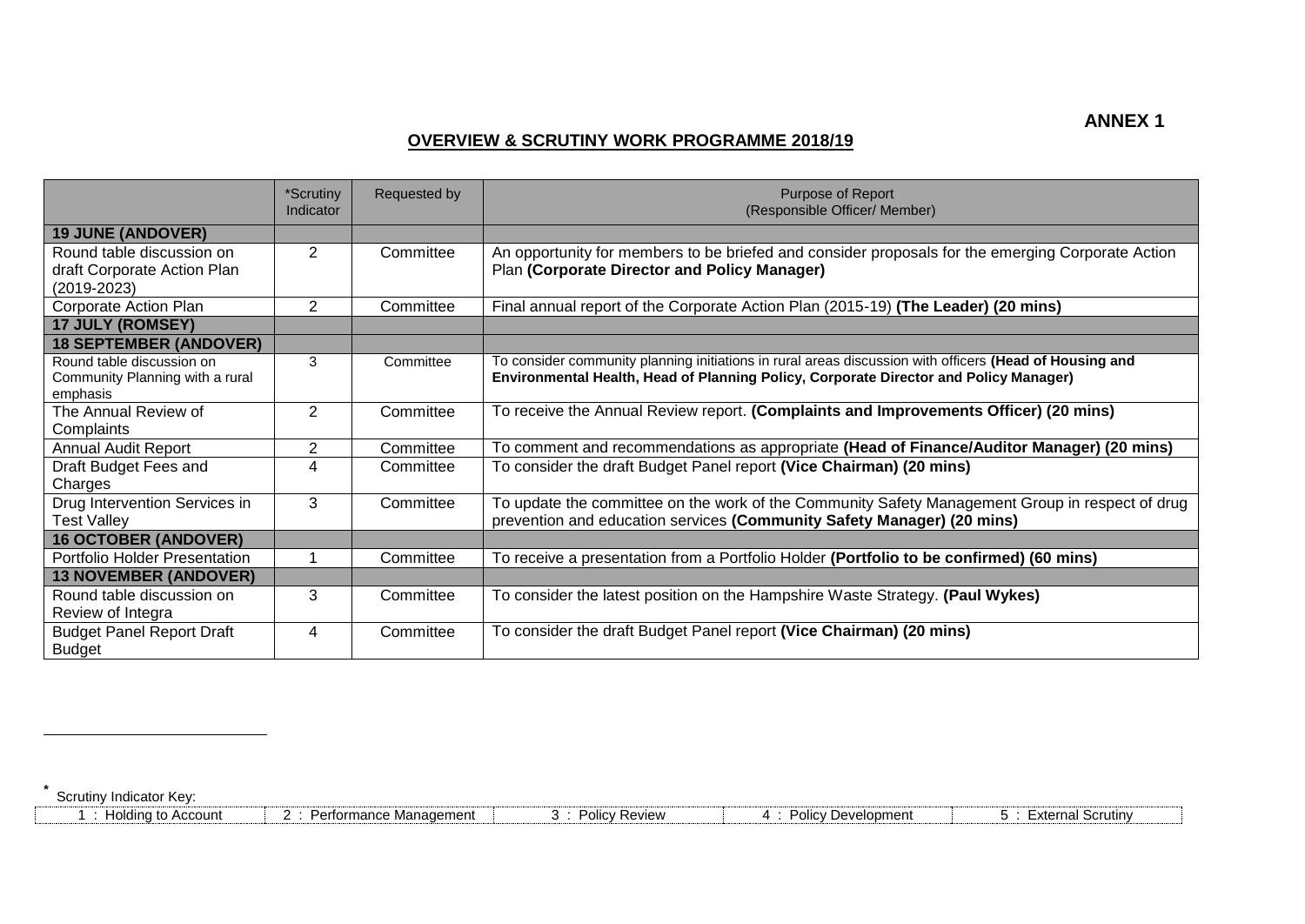| <b>11 DECEMBER (ROMSEY)</b>          |   |           |                                                                                                  |
|--------------------------------------|---|-----------|--------------------------------------------------------------------------------------------------|
| Round table discussion on            | 2 | Committee | To receive a presentation from the Council's Communications Manager on the Council's approach to |
| Communications                       |   |           | <b>Communication (Communications Manager)</b>                                                    |
| Portfolio Holder Presentation        |   | Committee | To receive a presentation from a Portfolio Holder (Portfolio to be confirmed) (60 mins)          |
| <b>22 JANUARY (ROMSEY)</b>           |   |           |                                                                                                  |
| <b>Budget Strategy Update</b>        |   | Committee | To check the results of the Budget Panel chaired by the Vice Chairman and make sure all is       |
|                                      |   |           | satisfactory (Vice-Chairman) (20 mins)                                                           |
| <b>Portfolio Holder Presentation</b> |   | Committee | To receive a presentation from a Portfolio Holder (Portfolio to be confirmed) (60 mins)          |
| <b>19 FEBRUARY (ANDOVER)</b>         |   |           |                                                                                                  |
| Round table discussion on            |   |           |                                                                                                  |
| Romsey Future                        |   |           |                                                                                                  |
| Progress Report on PIP Panel         |   | Committee | To receive an update on the findings of the Public Involvement Panel (James Moody) (20 mins)     |

| <b>DATE TO BE CONFIRMED</b>                            | *Scrutiny<br>Indicator | Requested by | Purpose of Report<br>(Responsible Officer/ Member)                                                                                                                                             |
|--------------------------------------------------------|------------------------|--------------|------------------------------------------------------------------------------------------------------------------------------------------------------------------------------------------------|
| Round table discussion on<br>Social/Affordable Housing |                        | Committee    | The Head of Housing and Environmental Health to lead a discussion on the current national situation on the<br>delivery of social/affordable housing (Head of Housing and Environmental Health) |
| Hampshire Fire and Rescue                              |                        | Committee    | To update the Committee on how the new structure is working                                                                                                                                    |

Scrutiny Indicator Key:

**\***

 $\overline{a}$ 

| Performance Management<br>Policy Review<br>' Development<br>Polic | Holding to Account | $\sum_{i=1}^{n}$<br>:xternal<br>. טטו שט |
|-------------------------------------------------------------------|--------------------|------------------------------------------|
|-------------------------------------------------------------------|--------------------|------------------------------------------|